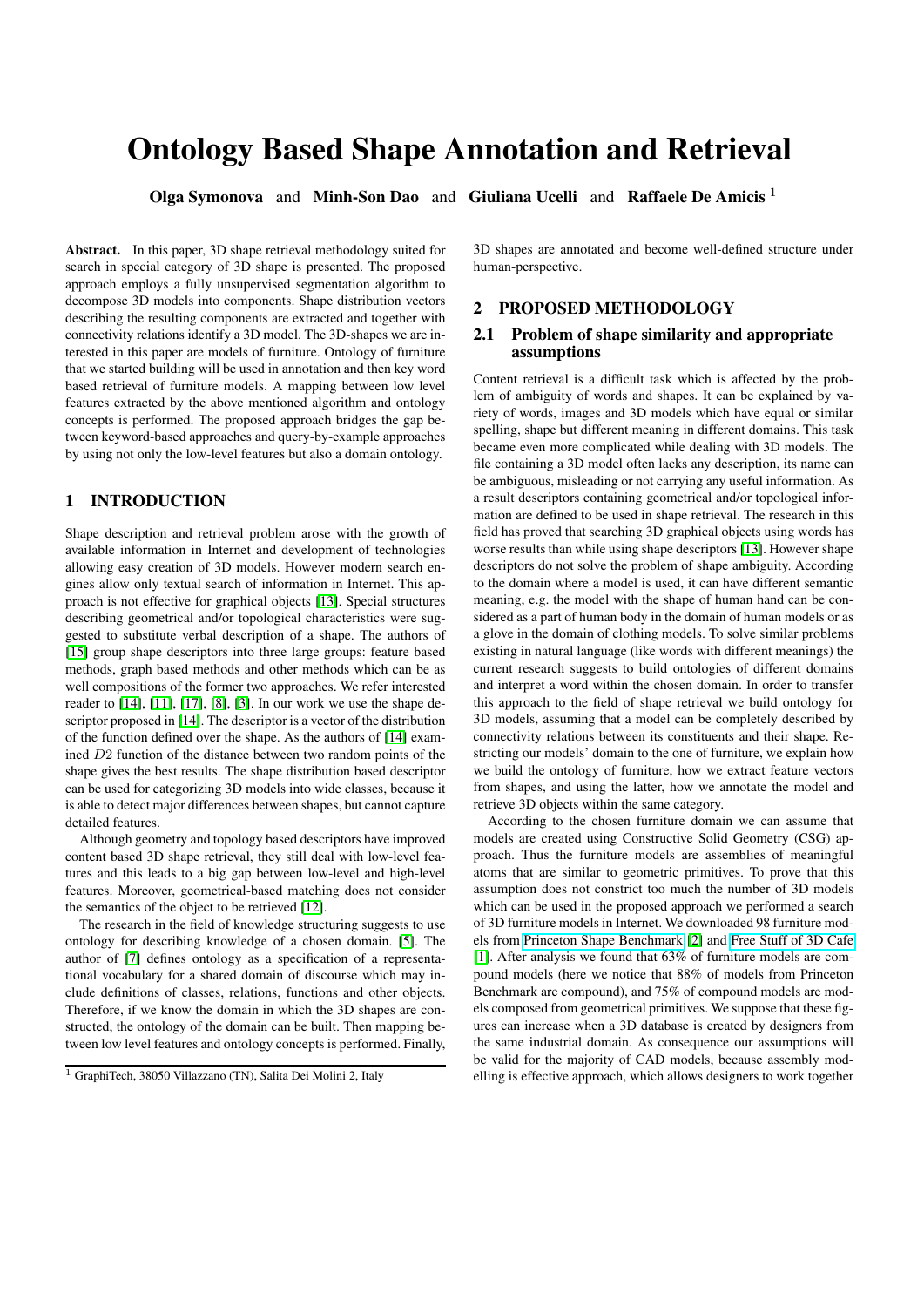

<span id="page-1-0"></span>Figure 1. Geometrical primitives used for composition of 3D models and their shape distributions.

on a complex model and gives a possibility of the further reuse of designed objects.

## 2.2 Feature vector extraction

Given a query 3D model we start analyzing it. Considering the assumption that models are compositions of conceptual parts, we start the model analysis from its decomposition into the constituents. We load the triangle mesh, representing the given model, and then we perform its decomposition into connected components. The decomposition process has the complexity  $O(|V| + |E|)$ . Then we analyze the shape of each constituent of the model using the approach suggested in [\[14\]](#page-3-2). For each constituent we construct the vector of shape distribution. The choice of using a descriptor based on shape distribution is determined by simplicity of construction, invariance to affine transformations and good discriminative results for the models similar to geometrical primitives, like cubes, spheres, cylinders, etc [\[9\]](#page-3-12). According to the assumptions stated before, we consider models that are the compositions of geometrically simple objects. As a consequence we can build the finite set of the geometric primitives, which can be used to construct CAD models. For each of such geometrical primitives we extract the distribution based shape descriptor, and we label primitives with the corresponding name. At this stage the construction of the database of geometrical primitives and labeling them with corresponding names are done manually. The number of geometrical primitives which can be used for the composition of furniture model is finite, thus once the database has been constructed it can be used later without user intervention. Figure [1](#page-1-0) illustrates which geometric primitives we have considered along with their shape descriptions. Having decomposed the given 3D model into constituents, we start to compare each part with geometrical primitives from Figure [1.](#page-1-0) The smallest distance between the vectors of shape descriptors identifies the shape of the analyzed constituent. In the current work we calculate Euclidean distance; however the other types of metrics, like Earth Mover and the Kolmogorov-Smirnov distances [\[14\]](#page-3-2) can be used. The constituent inherits the label with the name of the most similar geometric primitive. The process continues for all parts of the model. As a result we output the vector, which has as components the names of constituent parts of the query model. For better description of the model we also analyze the connectivity relations between the parts. We compute the principal eigenvectors of the triangulations representing each part of the model and we calculate the angle between them in pairs. In this way we obtain  $n \times (n-1)$  val-



<span id="page-1-1"></span>Figure 2. Feature vector extraction. 1) Input model. 2) Model decomposition. 3) Shape distributions of the model's constituents. 4) Labelling model's constituents as shape primitives. 5) Output feature vector.

ues of angles between model constituents where  $n$  is the number of connected components.

To clarify the shape analysis process we consider the example of a 3D model of a table. Figure [2](#page-1-1) shows this process. As a result we pass the feature vector identifying the query model to the Table [1,](#page-1-2) which describes the ontology of the domain . In the next chapter we explain how having the feature vector we obtain the vector of semantic labels.

## 2.3 Mapping feature vector to semantic labels using knowledge domain

In order to map geometrical and topological features of an object from a specific domain to semantically meaningful constituents of the object we should create a database describing all models of the domain. Table [1](#page-1-2) illustrates the description of the models of the table of Figure [2.](#page-1-1)

| Component | Geometrical | Connectivity         | Semantic |
|-----------|-------------|----------------------|----------|
|           | primitive   | (pairwise)           | label    |
|           |             | angle between        |          |
|           |             | components           |          |
|           | rect_sheet  | $\{90, 90, 90, 90\}$ | top      |
| 2         | rect_rod    | $\{90,0,0,0\}$       | leg      |
| ٩         | rect_rod    | $\{90,0,0,0\}$       | leg      |
|           | rect_rod    | 90,0,0,0             | leg      |
|           | rect_rod    |                      | leg      |

<span id="page-1-2"></span>Table 1. Mapping from low-level features to semantic labels.

The database should describe all concepts present in the ontology of the domain. Thus, querying it by the feature vector we can output as a result the vector of semantic labels. For instance taking the model of the table of the previous example, we get {*top,leg,leg,leg,leg*}, and we can pass the given semantic vector to the domain ontology in order to identify the category the model belongs to.

#### 2.4 Ontology for shape annotation

Before building an ontology we should define its scoping, that is its domain, and its purpose, that is its intended usage [\[16\]](#page-3-13). In our case the domain that our ontology will formalize is that of furniture. In the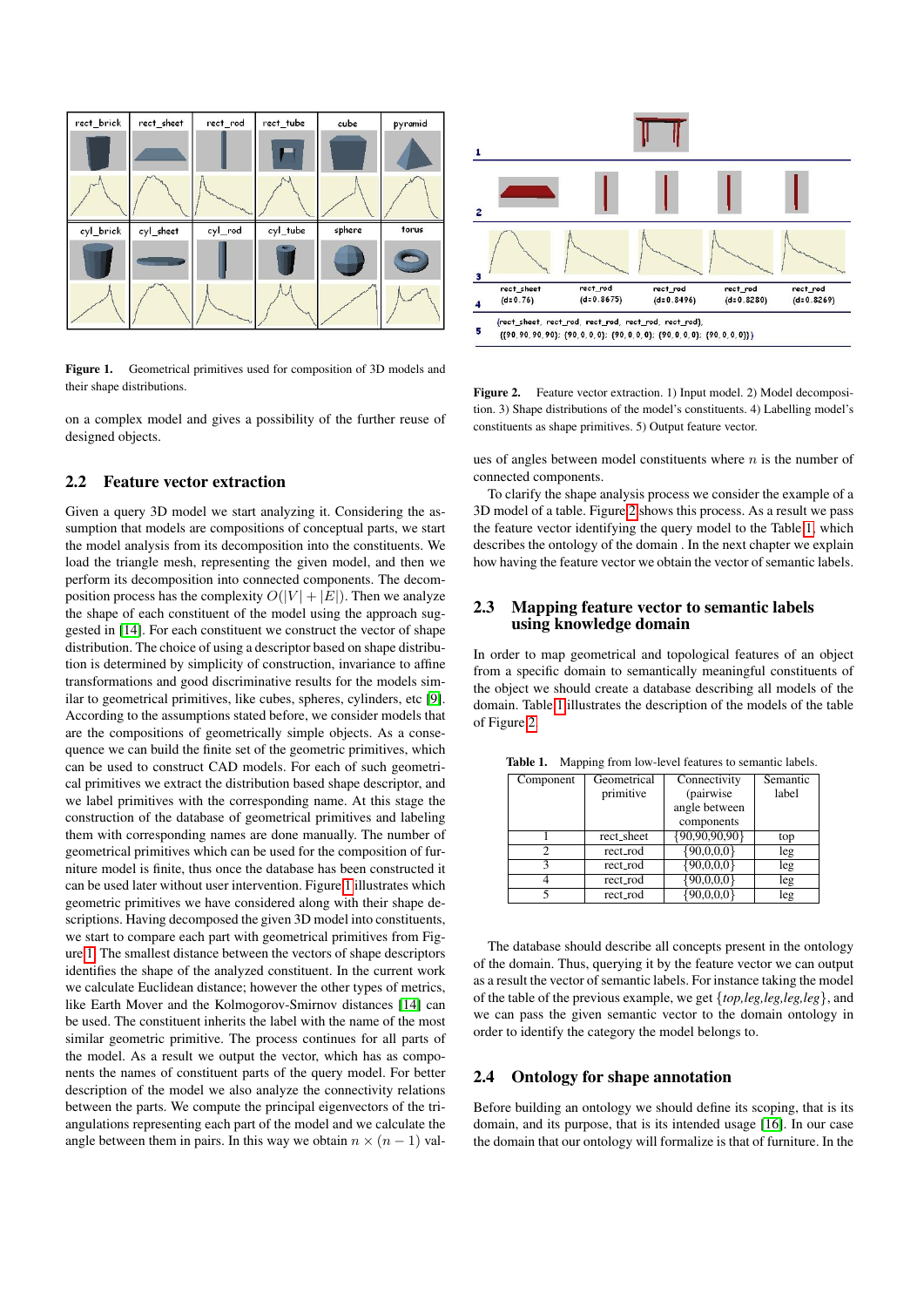first phase the intended usage of the furniture ontology is the annotation of models in the database with ontology concepts. In a second phase we want to investigate the possibility of retrieving the models by textual queries. We regard the 3D models as a syntactic domain and the ontology language as a semantic domain. An interpretation function will assign to each "3D model" a concept from ontology. In this way we can say that a certain 3D model is a "Chair", while another 3D model is a "Table", where "Chair" and "Table" are concepts in our ontology. Since the classes of models are distinguished at the syntactic level by the feature vectors extracted and explained in the above sections, there are two interesting questions that an ontology based shape annotation system should answer:

1. What is the system precision? The precision of the system is defined in the well know way:

$$
P = \frac{M_{Cadm}}{M_{adm}} \times 100\%
$$
 (1)

where  $M_{Cada}$ - is the number of correctly annotated models and  $M_{adn}$  is the number of annotated models. Since the system is still not fully operational we cannot quantify its precision, but we can make an interesting observation. The upper boundary of what can be achieved is already known. If the properties that distinguish two ontology concepts cannot be mapped to distinct sets of syntactic features that the above component can extract then the system will fail to correctly annotate the models. Let's suppose for example that there are in our ontology two concepts named "YellowChair" and "BlueChair". Both concepts have as their superclass the concept "chair" and they are distinguished only by the color they have: respectively yellow and blue. Because the above mentioned algorithm cannot extract the color of an object the system will fail to correctly annotate "BlueChair" and "YellowChair" models. However, assuming that for designers the shape of a model is a more important matter than its color, we suppose that the feature vector extracted on the previous step completely describes a model.

2. The second relevant parameter is the recall of the system.

$$
R = \frac{M_{adm}}{M_T} \times 100\%
$$
 (2)

where  $M_T$  is the total number of models we have. If all models are well formed the recall will be 100%.

We started building the furniture ontology using Wordnet Domains [\[4\]](#page-3-14). Developed at IRST, Wordnet Domains, is PWN (Princeton Wordnet) 1.6 [\[6\]](#page-3-15) augmented with a set of Domain Labels. PWN 1.6 synsets have been semi-automatically linked with a set of 200 domain labels taken from Dewey Decimal classification, the world most widely used library classification system. The domain labels are hierarchically organized and each synset received one or more domain labels. We are interested in the synsets that are annotated with the domain "furniture". Because PWN is a linguistic resource and many concepts found there are not suitable for building an ontology of furniture we want to make use in our work of other ontologies and specialized thesauri.

We decided to encode our ontology in OWL language. At the moment the ontology is a simple taxonomy enriched with a relation "hasPart" that specifies the parts of objects in the furniture domain. We make use also of cardinality restrictions as the following example, which describes the entry for the concepts "BackRestChair" and Back Rest Chair "BackRestChairWithFourLegs", shows:

```
<owl:Class rdf:ID="BackRestChair">
  <rdfs:subClassOf>
    <owl:Restriction>
      <owl:onProperty>
        <owl:ObjectProperty rdf:
                        ID="hasPartLeg"/>
      </owl:onProperty>
      <owl:someValuesFrom rdf:
                        resource="#Leg"/>
    </owl:Restriction>
  </rdfs:subClassOf>
  <rdfs:subClassOf>
    <owl:Restriction>
      <owl:someValuesFrom rdf:
                   resource="#BackRest"/>
      <owl:onProperty>
        <owl:ObjectProperty rdf:
                   ID="hasPartBackRest"/>
      </owl:onProperty>
    </owl:Restriction>
  </rdfs:subClassOf>
</owl:Class>
<owl:Class rdf:
           ID="BackRestChairWithFourLegs">
  <rdfs:subClassOf rdf:
               resource="#BackRestChair"/>
  <rdfs:subClassOf>
    <owl:Restriction>
      <owl:onProperty>
        <owl:ObjectProperty rdf:
                     about="#hasPartLeg"/>
      </owl:onProperty>
      <owl:cardinality rdf:datatype=
      "http://www.w3.org/2001/XMLSchema#int"
      >4</owl:cardinality>
    </owl:Restriction>
  </rdfs:subClassOf>
</owl:Class>
```
The above OWL representation says that a "BackRestChair" has as a part exactly one "BackRest" and that a "BackRestChairWith-FourLegs" IS-A "BackRestChair" and has exactly four legs. The only kind of inference needed in the example is the "inheritance" of properties from super-classes to their subclasses.

#### 2.5 Retrieval through annotations

After we annotated the 3D models with ontology concepts users have two possibilities. First they can make retrieval of 3D objects by textual query. A query can be typed by the user or can be formed by ontology browsing. For example a user interested in barber chair models can input the concept in a text box. Alternatively he can browse the ontology and select the appropriate concept. The system will answer the user query by returning all the models annotated with the input concept or with a subconcept of the input concept. An enhanced retrieval system based on textual queries can take advantage of Boolean operators.

The second possibility is to query by an example model. Here a user can browse all models within the category of the input model and autonomously search for more similar models. Such approach